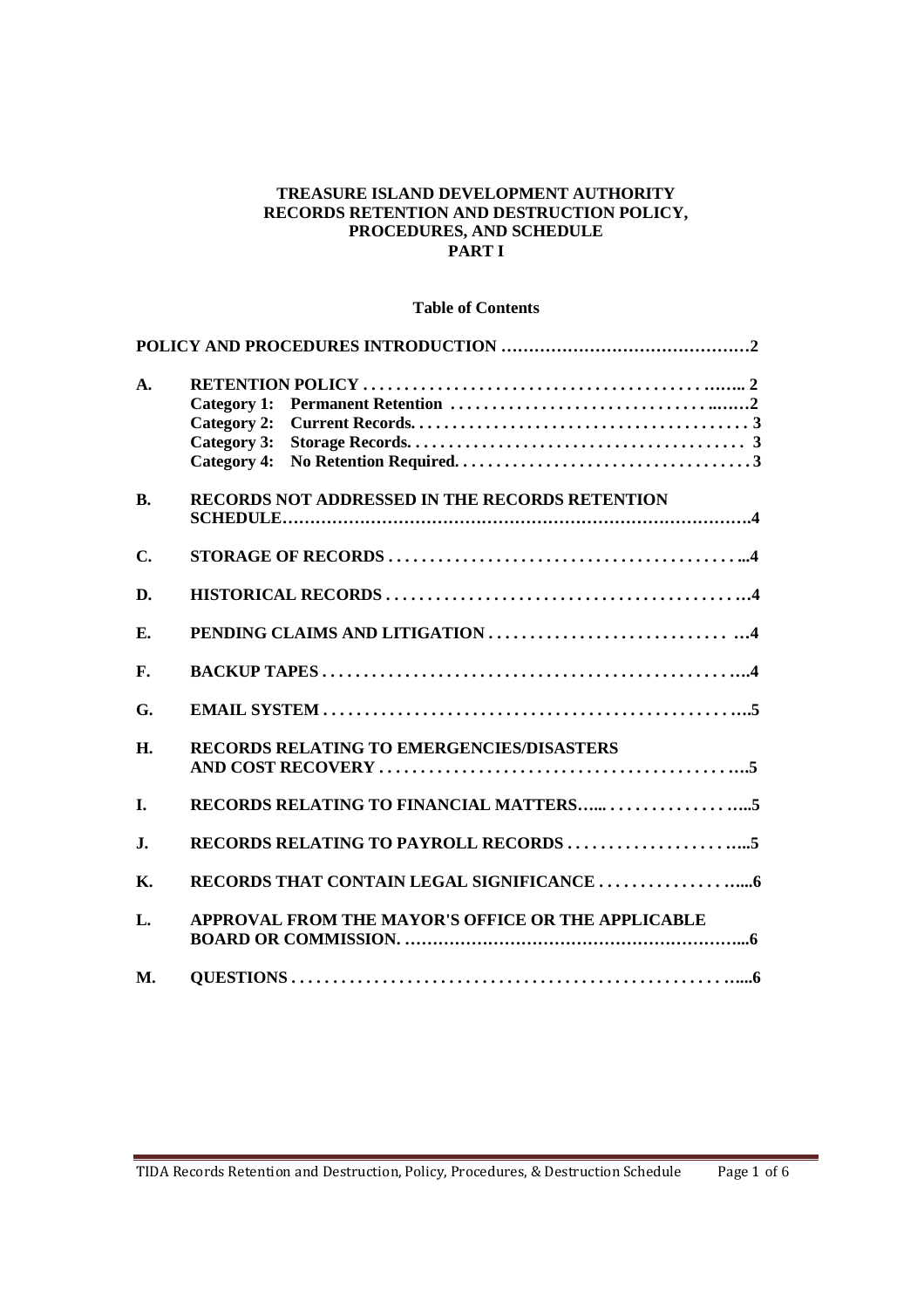### **RECORDS RETENTION AND DESTRUCTION POLICY AND PROCEDURES, PART I**

Chapter 8 of the San Francisco Administrative Code requires all departments of the City and County of San Francisco ("City"), including the Treasure Island Development Authority ("Authority"), adopt and maintain a Records Retention and Destruction Policy and Schedule (heretofore referred to as the "Records Policy and Schedule") (Admin. Code Section 8.2). The Authority's Policy and Schedule covers all records and documents, regardless of physical form or characteristics that the Authority creates or receives in connection with the transaction of public business.

This Policy and Schedule recognizes the distinction between the broad definition of a public record for the purposes of the Public Records Act and the Sunshine Ordinance and a narrower category of records the Authority must retain for certain periods of time. Record retention addresses the life cycle of documents. Every single document the Authority prepares or receives does not warrant indefinite preservation. Rather, the Authority preserves documents in accordance with this Policy and Schedule, which serves that retention function for the Authority.

# **A. RETENTION POLICY**

Under City and state law the Authority must retain any record for the period of its immediate or current utility and thereafter may destroy the record unless City or state law or contractual obligations require the Authority to retain the record for a specific period. For record retention and destruction purposes, Section 8.1 of the San Francisco Administrative Code defines the term "record" to include any paper, book, photograph, film, sound recording, map, drawing, or other document, or any copy thereof, that has been made or received by the department in connection with the transaction of public business and that the department may have retained: 1) as evidence of the department's activities; 2) for the information contained in it; or 3) to protect the legal or financial rights of the City or of persons directly affected by the activities of the City.

The Authority may destroy documents and other materials that do not qualify as "records" under Section 8.1, including those described below in Category 4, when no longer needed, unless otherwise specified in Part II. The Authority shall classify records as follows:

**Category 1: Permanent Retention.** The Authority shall retain records that the law classifies as permanent or essential records and preserve them indefinitely.

- Permanent records. The law requires an indefinite retention period for permanent records. The Authority shall not destroy permanent records unless it takes special measures, including, but not limited to, microfilming the records or placing them on an optical imaging system and storing the original film or tape in accordance with Administrative Code Section 8.4. Once the Authority takes these measures, it may destroy the original paper records. The Authority may destroy duplicate copies of permanent records whenever the duplicate copies are no longer necessary for the efficient operation of the department. Examples of permanent records of the Authority include official records of the Authority Board of Directors such as meeting minutes and approved resolutions.
- Essential records. Essential records are records necessary for the continuity of government and the protection of the rights and interests of individuals (Admin. Code Section 8.9). Examples of the Authority's essential records include advice letters and opinions.

TIDA Records Retention and Destruction, Policy, Procedures, & Destruction Schedule Page 2 of 6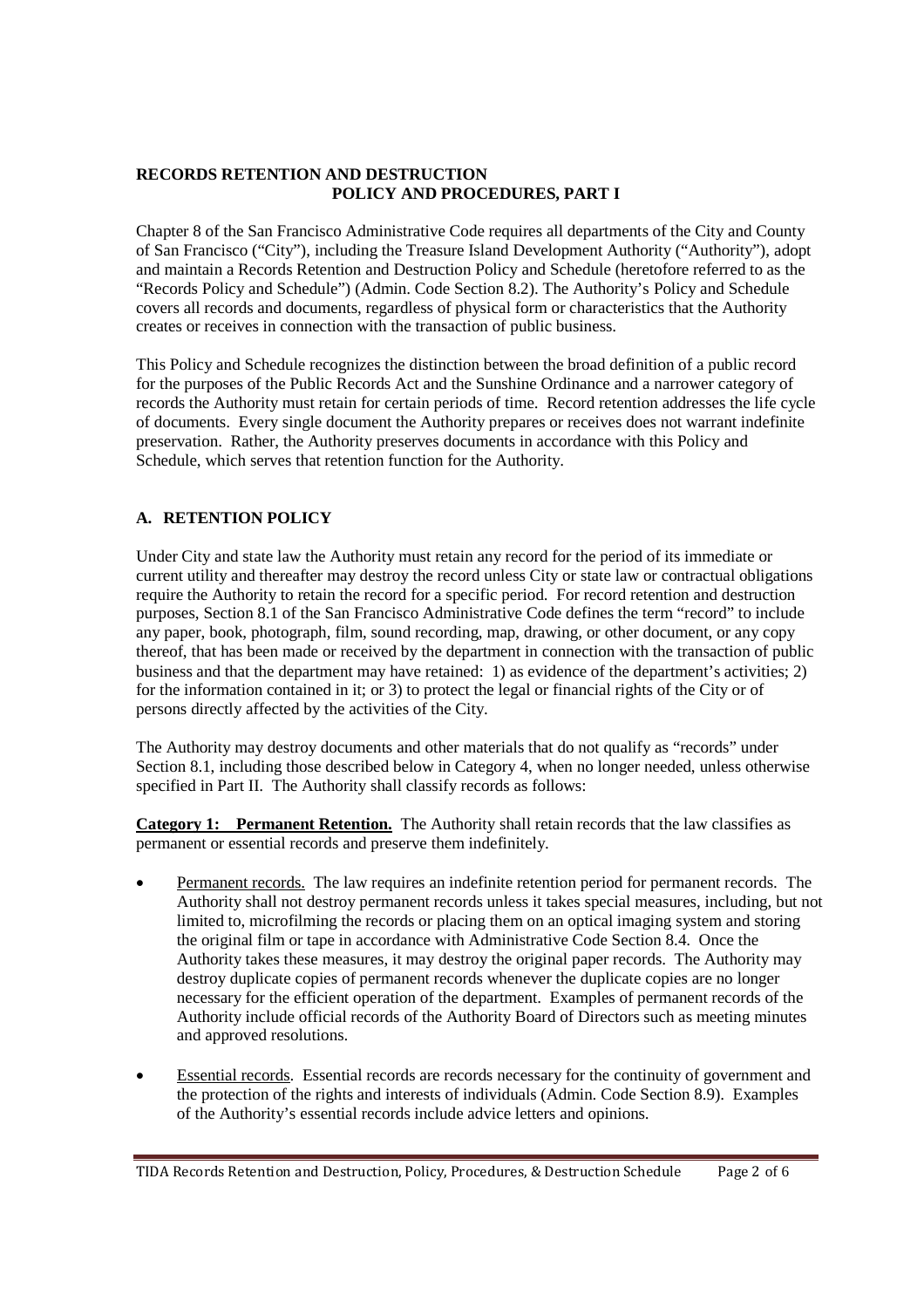**Category 2: Current Records.** The Authority may classify records it retains in the office or facility for employee convenience, ready reference, or other reasons, as current records. The Authority shall retain current records as follows:

- Where law specifies retention period. The Authority shall retain current records in accordance with time periods specified in federal, state, or local law. Examples of Authority records that the law specifies particular retention periods for include Statement of Economic Interest Form 700 (required by California Government Code Section 81009(e)) and Accident Injury reports.
- Where law does not specify retention period. If the law does not specify a particular time period for retention, the Authority must comply with the time periods specified in the Schedule. The Authority shall retain current records for a minimum of two years, although such records may be treated as "storage records" and stored off-site during the applicable retention period. Examples of Authority's current records include invoices for purchases of supplies and budget documents.

**Category 3: Storage Records.** The Authority may classify records as storage records and retain them off-site. These records are subject to the same retention requirements as current records.

**Category 4: No Retention Required**. The Authority may classify documents and other materials that do not meet the definition of a "record" pursuant to Administrative Code Section 8.1 as Category 4 documents. Unless applicable law or the Schedule states otherwise, the Authority may destroy such documents and materials (including originals and duplicates) that it no longer needs in order to function or continue operating. These documents may not have legal significance. Examples include materials and documents generated for the convenience of the person generating them, draft documents (other than certain contracts) that are superseded by subsequent versions or rendered moot by departmental action, and duplicate copies that are no longer needed. Specific examples include telephone message slips, miscellaneous correspondence that does not require follow-up or departmental action, notepads, emails that do not contain information that the Authority is not required to retain under this policy, and chronological files.

### **B. RECORDS NOT ADDRESSED IN THE RECORDS RETENTION SCHEDULE**

The Authority may destroy records and other documents or materials that are not expressly addressed in the attached Schedule provided that the Authority has retained the documents for the periods prescribed for substantially similar documents.

# **C. STORAGE OF RECORDS**

The Authority may store on-site records the Authority actively uses or maintains in the office for convenience or quick reference. Examples of active files the Authority may appropriately maintain on-site include active leasing and current administrative files.

The Authority may send to the City's off-site storage facility or the Authority's storage facility inactive records of which the Authority use of or reference to has diminished sufficiently to permit removal. The Authority shall not send boxes to the City's storage facility without a destruction date.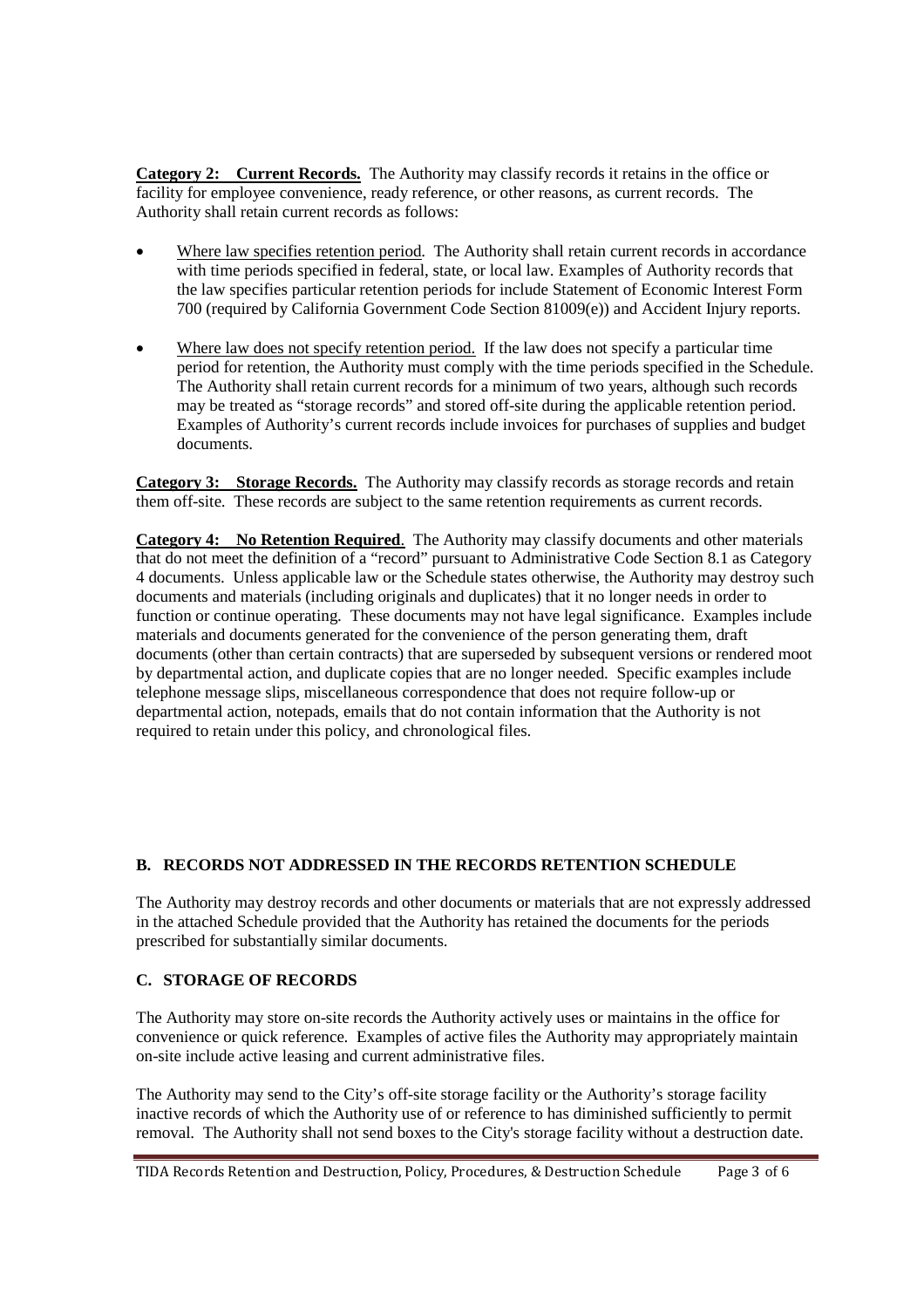Records sent to storage within the same box shall all have the same destruction date. The setting of the destruction date shall be keyed to the end of the fiscal year in which the document was created unless otherwise specified.

### **D. HISTORICAL RECORDS**

When appropriate, the Authority shall consult with the San Francisco Public Library and the City Archivist to determine if certain historical records are relevant for inclusion in the City Archives. Historical records are records that the Authority no longer uses, but may be of historical interest or significance because of their age or research value. Such records shall remain property of the Authority, but Custody of such relevant documents shall be transferred to the City Archives by the Authority by way of a Letter Agreement between the two parties.

The Authority shall not destroy historical records except in accordance with the procedures set forth in Administrative Code Section 8.7.

# **E. PENDING CLAIMS AND LITIGATION**

The retention periods set forth in the attached Schedule do not apply to materials that are relevant to a pending claim or litigation against the City or the Authority, even if the records are otherwise eligible for destruction.

Once the Authority becomes aware of the existence of a claim or litigation against the City, it shall notify the City Attorney's Office, who must then notify all affected City departments. Notwithstanding the Schedule, the respective departments, including the Authority, must retain all documents and other materials related to the claim or litigation until the City Attorney' office reports that the claim or litigation has been finally resolved.

### **F. BACKUP TAPES OR SIMILAR ARCHIVAL SYSTEMS**

The Authority utilizes computer file server backup serving the limited purpose of providing a means of recovery in cases of disaster, departmental system failure, or unauthorized deletion of electronic files originally created and stored on the TIDA network server. The Authority may not access such archival systems except in these limited situations. Electronic records such as emails that an employee has properly deleted under the Authority's Schedule but that remain on such archival system are analogous to paper records that the Authority has lawfully discarded but may be found in a City-owned dumpster. Neither the Public Records Act nor the Sunshine Ordinance requires the Authority to search the trash for such records, whether paper or electronic.

#### **G. EMAIL SYSTEM**

The Authority's email system, maintained by the City's General Services Agency on behalf of the Authority, does not fulfill the Authority's record retention obligations. The Authority provides an email system to its employees as a convenient and efficient medium of communication. However, the email system is not a medium for storage of information or any of the Authority's records.

If the Authority's Policy and Schedule requires the retention of an email itself, an attachment to the email, or a link in the email, the Authority may not rely on the email system to satisfy the retention requirement. Authority staff must determine with regard to each email or attachment whether the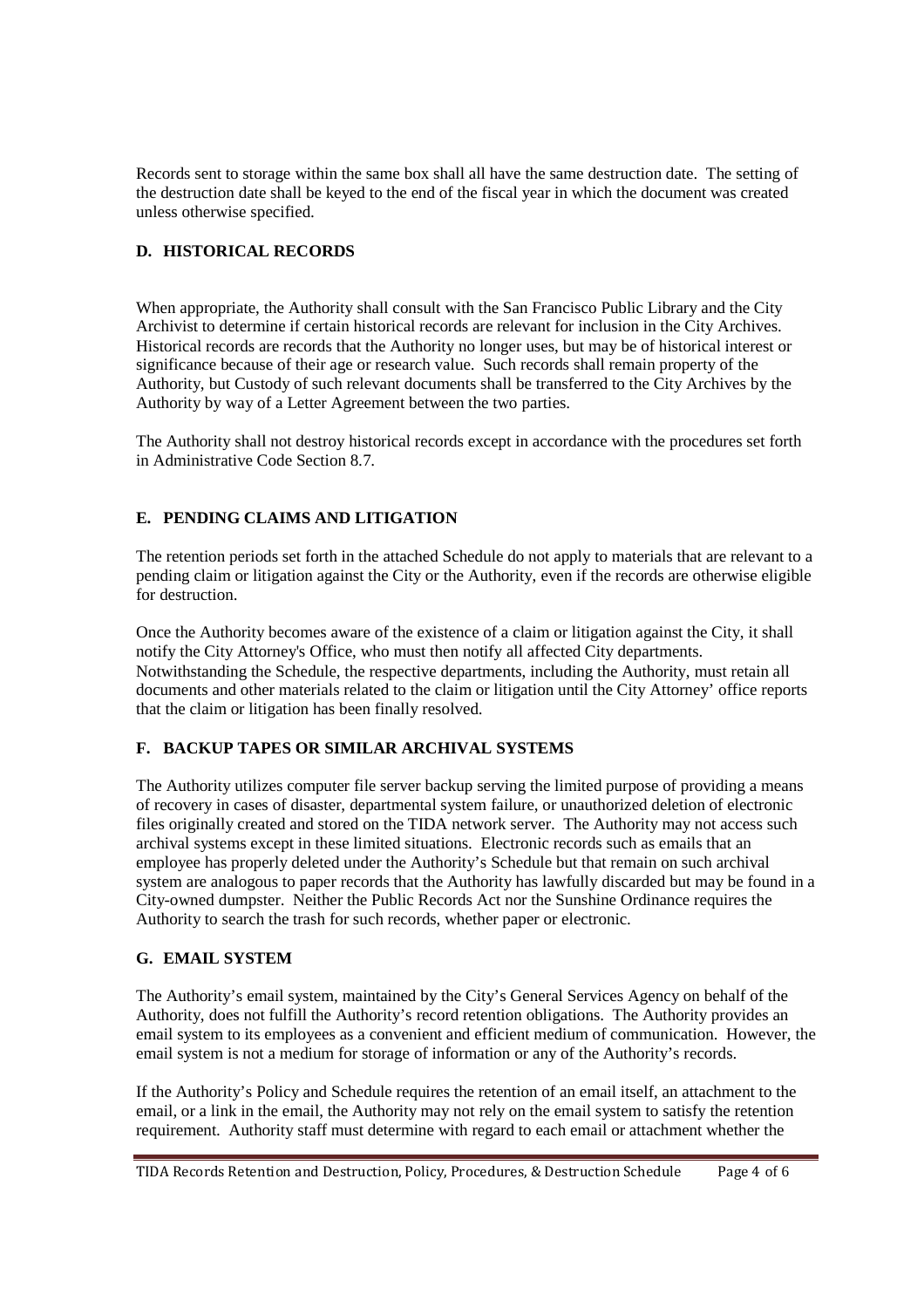Authority's Policy and Schedule requires retention of a particular record. If the Policy and Schedule requires retention of the email, staff must retain it in accordance with the Schedule and delete it from the email system. If the Schedule does not require retention of the email the staff may either delete it as soon as it is no longer necessary for the immediate discharge of official duties or store it elsewhere for as long as the staff deems appropriate. In any case, whether to satisfy records retention obligations or merely to serve administrative needs, the staff must not store the email communication on the email system.

### **H. RECORDS RELATING TO EMERGENCIES/DISASTERS AND COST RECOVERY**

The Authority shall retain all records relating to emergencies/disasters and Authority cost recovery for the Federal Emergency Management Agency and California Emergency Management Agency programs and activities that are governed by 44 CFR §13.42. Title 44. Section 13.42 of the Code of Federal Regulations requires the department to retain any records documenting the costs it incurs in responding to an emergency or disaster for three years.

The California Code of Regulations requires the Authority to retain all financial and program records related to cost or expenditures eligible for state financial assistance for three years (19 CCR § 2980(e)). The three year retention period starts on the date the Project Worksheet file is officially closed by receipt of a closure letter from the State of California. Because state and federal regulations change from time to time, the Controller's Office will issue specific rules for file retention on any given disaster that will reflect the most up to date retention requirements.

# **I. RECORDS RELATING TO FINANCIAL MATTERS**

The Controller's Office must approve all records pertaining to financial matters proposed for destruction before the department destroys them. (Admin. Code Section 8.3). The Controller's Office reviews and approves each department's Schedule. The Authority shall destroy documents consistent with the Policy and Schedule. The Authority shall obtain approval from the Controller's Office to destroy documents pertaining to financial matters that do not fall within the Policy and Schedule**.**

### **J. RECORDS RELATING TO PAYROLL RECORDS**

The Retirement Board must approve all records pertaining to payroll checks, time cards, and related documents proposed for destruction before the Authority destroys them. (Admin. Code Section 8.3). The Retirement Board reviews and approves each department's Schedule. The Authority may destroy documents consistent with the Policy and Schedule unless the Retirement Board requests the documents be sent to them. The Authority shall obtain approval from the Retirement Board to destroy documents pertaining to payroll checks, time cards, and related documents that do not fall within the Policy and Schedule.

### **K. RECORDS THAT CONTAIN LEGAL SIGNIFICANCE**

The City Attorney's Office must approve all records containing legal significance proposed for destruction before the department destroys them. (Admin. Code Section 8.3). The City Attorney's Office reviews and approves each department's Schedule. The Authority shall destroy documents consistent with the Schedule. The Authority shall obtain approval from the City Attorney's Office to destroy documents that contain legal significance that do not fall within the Policy and Schedule.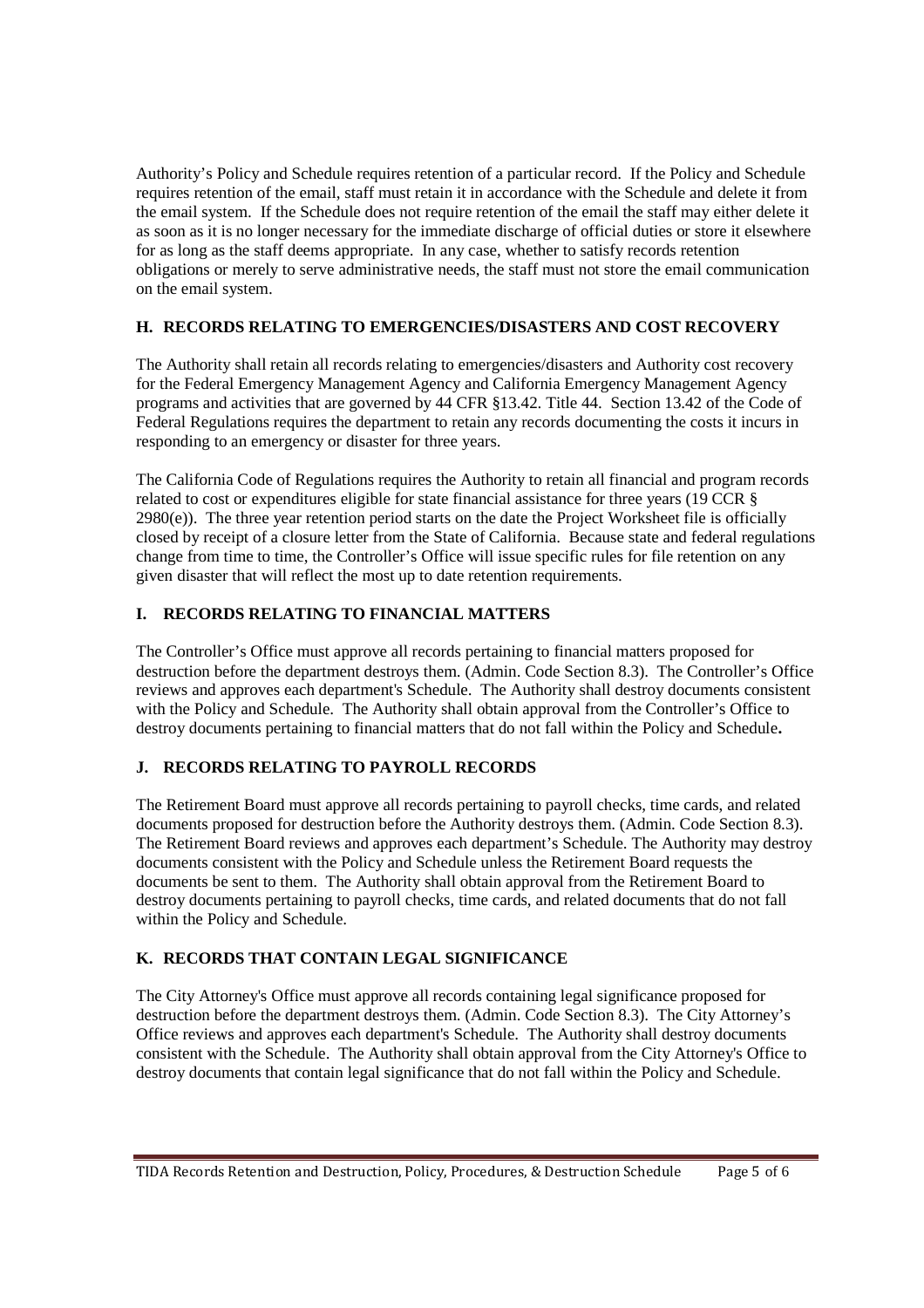### **L. APPROVAL FROM THE MAYOR'S OFFICE OR THE APPLICABLE BOARD OR COMMISSION**

Administrative Code Section 8.3 requires the Director of Treasure Island to prepare the Policy and Schedule and obtain approval from Treasure Island Development Authority Board of Directors. In accordance with Charter Section 4.104(a)(1), the Authority Board of Directors shall post the Schedule for at least ten days prior to adopting it at a public hearing.

### **M. QUESTIONS**

Questions concerning the Treasure Island Development Authority Policy and Schedule should be directed to Peter Summerville (Peter.Summerville@sfgov.org).

Attachment – Treasure Island Development Authority Record Retention Schedule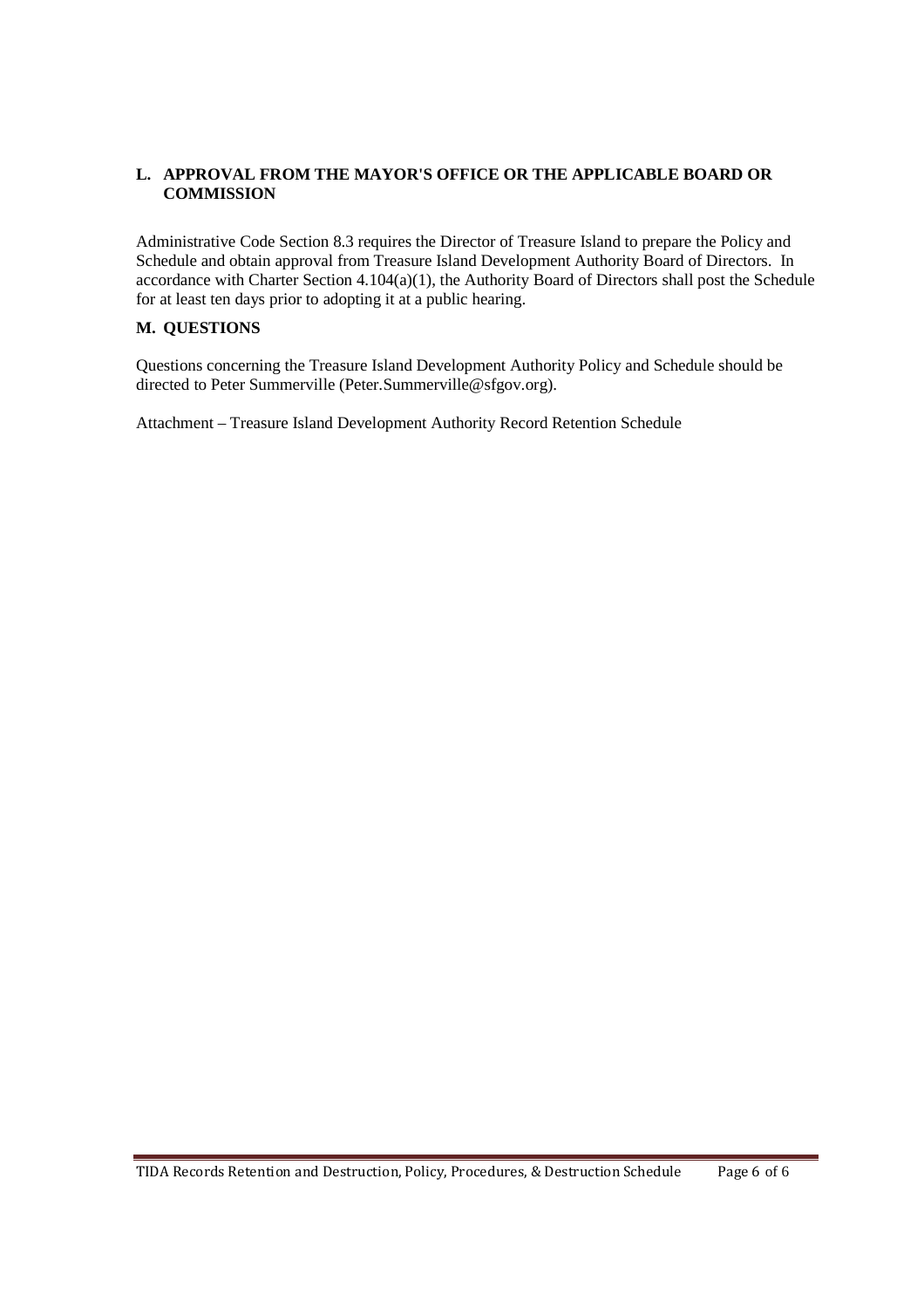# RECORDS RET ENT ION AND DESTRUCT ION SCHEDULE

|          | <b>Department Name: Treasure Island Development Authority</b><br>Department Contact: Peter Summerville |                 |                              | <b>Contact Phone Number:</b> | 415-274-0660       |       |                  |          | Department Website: www.sftreasureisland.org/ |  |
|----------|--------------------------------------------------------------------------------------------------------|-----------------|------------------------------|------------------------------|--------------------|-------|------------------|----------|-----------------------------------------------|--|
| Division | Division Contact                                                                                       | Record Category | Record Title/<br>Description | DocumentLink                 | Retention Category |       | Retention Period |          | Remarks                                       |  |
|          |                                                                                                        |                 |                              |                              |                    | Total | On-site          | Off-site |                                               |  |
|          |                                                                                                        |                 |                              |                              |                    |       |                  |          |                                               |  |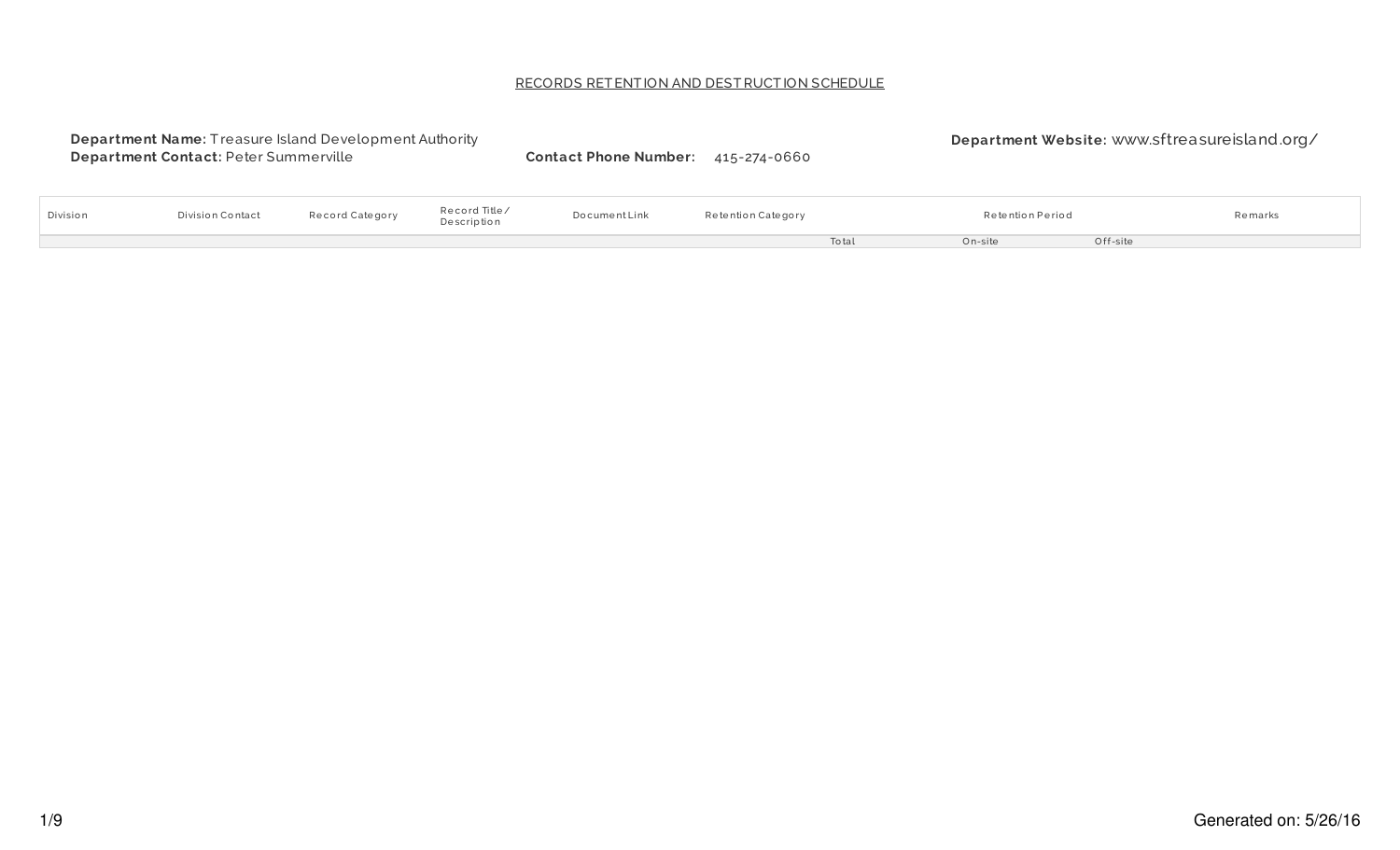| Division                  | <b>Division Contract</b> | <b>Record Category</b>                       | Record Title Description                                                                                                                                                                                                                                                                                                                                                                                                                                                                                                                                | DocumentLink | <b>Retention Category</b> | <b>Retention Period</b>                    |                                            | Remarks  |                                                                                                                                                                                                                                                                                                                                                                                                                                                                                                                                                                                                                                                                                                                                                                                                                                                                                                                                                                                                                                                                                                                                                                                                                                                                                                                                                                     |
|---------------------------|--------------------------|----------------------------------------------|---------------------------------------------------------------------------------------------------------------------------------------------------------------------------------------------------------------------------------------------------------------------------------------------------------------------------------------------------------------------------------------------------------------------------------------------------------------------------------------------------------------------------------------------------------|--------------|---------------------------|--------------------------------------------|--------------------------------------------|----------|---------------------------------------------------------------------------------------------------------------------------------------------------------------------------------------------------------------------------------------------------------------------------------------------------------------------------------------------------------------------------------------------------------------------------------------------------------------------------------------------------------------------------------------------------------------------------------------------------------------------------------------------------------------------------------------------------------------------------------------------------------------------------------------------------------------------------------------------------------------------------------------------------------------------------------------------------------------------------------------------------------------------------------------------------------------------------------------------------------------------------------------------------------------------------------------------------------------------------------------------------------------------------------------------------------------------------------------------------------------------|
|                           |                          |                                              |                                                                                                                                                                                                                                                                                                                                                                                                                                                                                                                                                         |              |                           | Total                                      | On-site                                    | Off-site |                                                                                                                                                                                                                                                                                                                                                                                                                                                                                                                                                                                                                                                                                                                                                                                                                                                                                                                                                                                                                                                                                                                                                                                                                                                                                                                                                                     |
|                           |                          | Disaster / Cost<br>Recovery<br>Documentation | COVERS ALL<br><b>DOCUMENTS</b><br>RELATING TO FEDERAL<br><b>EMERGENCY</b><br>MANAGEMENTAGENCY<br>(FEMA) AND<br>CALIFORNIA<br><b>GOVERNOR'S OFFICE</b><br>OF EMERGENCY<br>SERVICES (CAL OES)<br>PUBLIC ASSISTANCE<br>AND ACTIVITIES,<br><b>INCLUDING PROJECT</b><br><b>WORKSHEETFILES</b><br>(applies to all financial<br>and programmatic<br>records, contracts,<br>insurance documents,<br>supporting<br>documents, statistical<br>records, and other<br>records of grantees or<br>subgrantees FOR<br>FEMA AND Cal OES<br>PUBLIC ASSISTANCE<br>GRANTS) |              | 2 - Current               | 3 years from date of<br>project close out. | 3 years from date of<br>project close out. |          | Any and all records<br>relating to costs<br>incurred during an<br>emergencyor<br>disaster, and for which<br>FEMA or Cal OES<br>Public Assistance is<br>sought, must be<br>retained in<br>accordance with the<br>Code of Federal<br>Regulations 44 CFR<br>Section 13.42.<br>Records shall be<br>retained for three (3)<br>years from the date<br>the Project Worksheet<br>file is officially<br>closed. The date of<br>closure of a projectis<br>confirmed by receipt<br>of a closure letter<br>from the State of<br>California (unless any<br>litigation, claim,<br>negotiation, auditor<br>o ther action involving<br>the records has been<br>started before the<br>expiration of the 3-<br>year period). The<br>records must be<br>retained until<br>completion of the<br>action and resolution<br>of all issues which<br>arise from it, or until<br>the end of the regular<br>3-year period,<br>whichever is later.<br>Note: State and<br>Federal regulations<br>change from time-to-<br>time, the Controller's<br>Office will issue<br>specific rules for file<br>retention on any given<br>disaster, should there<br>be a change.<br>California State<br>regulations (Title 19<br>California Code of<br>Regulations Section<br>2980 (e)) specifies an<br>identical record<br>retention period of 3<br>years from the close<br>of the Project<br>Worksheetfile. |
| Citizen Advisory<br>Board |                          | General/<br>Administrative                   | Citizen Advisory Board<br>Bylaws                                                                                                                                                                                                                                                                                                                                                                                                                                                                                                                        |              | 1-Permanent               | Permanent                                  | Permanent                                  |          |                                                                                                                                                                                                                                                                                                                                                                                                                                                                                                                                                                                                                                                                                                                                                                                                                                                                                                                                                                                                                                                                                                                                                                                                                                                                                                                                                                     |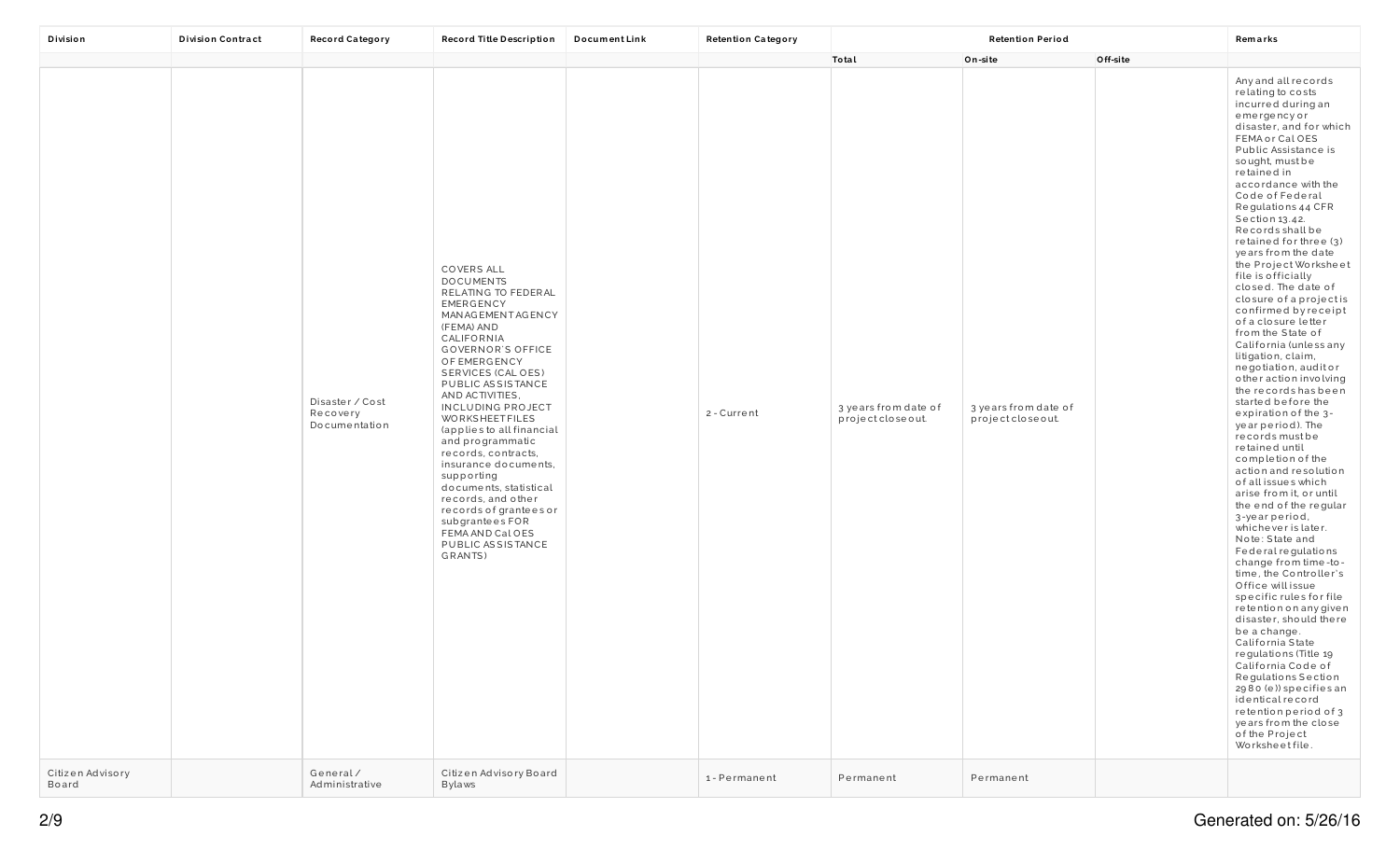| Division                  | <b>Division Contract</b> | <b>Record Category</b>      | Record Title Description                                                                                                                                                               | Document Link | <b>Retention Category</b> |                                    | <b>Retention Period</b>             |                                      | Remarks                                                        |
|---------------------------|--------------------------|-----------------------------|----------------------------------------------------------------------------------------------------------------------------------------------------------------------------------------|---------------|---------------------------|------------------------------------|-------------------------------------|--------------------------------------|----------------------------------------------------------------|
|                           |                          |                             |                                                                                                                                                                                        |               |                           | Total                              | On-site                             | Off-site                             |                                                                |
| Citizen Advisory<br>Board |                          | General/<br>Administrative  | Citizen Advisory Board<br>agendas, minutes,<br>meeting materials,<br>correspondence, and<br>approved resolutions                                                                       |               | 1-Permanent               | Permanent                          | Permanent                           |                                      |                                                                |
| Citizen Advisory<br>Board |                          | General/<br>Administrative  | Citizen Advisory Board<br>member applications,<br>appointmentand<br>resignation<br>processing paperwork                                                                                |               | 1-Permanent               | Permanent                          | Term of Appointee<br>plus 5 years   | Permanent                            |                                                                |
| Development               |                          | General/<br>Administrative  | Associated Topic-<br>Specific<br>Development Plans<br>including Streetscape<br>Master Plan, Signage<br>Master Plan, YBI<br>Habitat Management<br>Plan, Design for<br>Development Plan, |               | 2 - Current               | Projectcompletion<br>plus 10 years | Untilproject<br>completion          | 10 years after project<br>completion |                                                                |
| Development               |                          | General/<br>Administrative  | Disposition and<br>Development<br>Agreement                                                                                                                                            |               | 2 - Current               | Projectcompletion<br>plus 10 years | Untilproject<br>completion          | 10 years after project<br>completion |                                                                |
| Development               |                          | General/<br>Administrative  | Economic<br>Development<br>Conveyance<br>Memorandum of<br>Agreement                                                                                                                    |               | 2 - Current               | Projectcompletion<br>plus 10 years | Untilproject<br>completion          | 10 years after project<br>completion |                                                                |
| Development               |                          | General/<br>Administrative  | Environmental Impact<br>Reports                                                                                                                                                        |               | 1-Permanent               | Permanent                          | Permanent                           |                                      |                                                                |
| Development               |                          | General/<br>Administrative  | Major Phase and<br>SubPhase<br>Applications and<br>Approved Documents                                                                                                                  |               | 2 - Current               | Projectcompletion<br>plus 10 years | Untilproject<br>completion          | 10 years after project<br>completion |                                                                |
| Development               |                          | General/<br>Administrative  | United States Navy<br>Environmental<br>Reports for former<br>Naval Station Treasure<br>Island                                                                                          |               | 2 - Current               | Projectcompletion<br>pluc 10 years | Untilproject<br>completion          | 10 years after project<br>completion |                                                                |
| Operations                |                          | City Audits                 | Audit Work papers and<br>Supporting<br>Documents for Audit<br>Reports                                                                                                                  |               | 2 - Current               | 7 years                            | 7 years - Stored<br>electronically  |                                      | Controller's Retention<br>Schedule; Admin<br>Code Section 8.3  |
| Operations                |                          | City Budget and<br>Analysis | Department Budget<br>Submission<br>Documents                                                                                                                                           |               | 2 - Current               | 5 years                            | 5 years - Stored<br>electronically. |                                      | Controller's Retention<br>Schedule; Admin<br>Code Section 8.3. |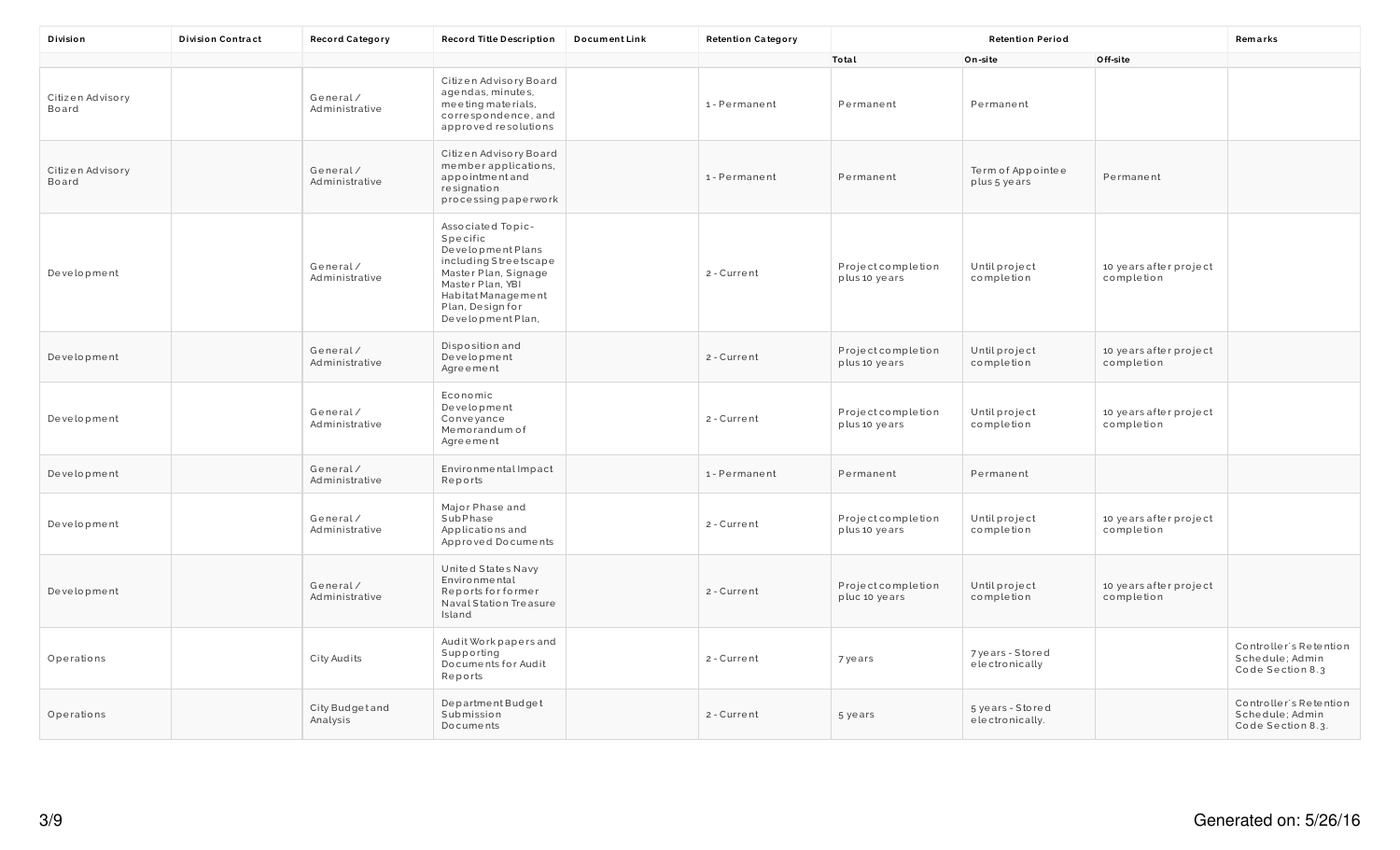| Division   | <b>Division Contract</b> | <b>Record Category</b>            | Record Title Description                                                                                                                                                                                                                                                                                                                                                                                                                                                                     | <b>DocumentLink</b> | <b>Retention Category</b> | <b>Retention Period</b>                                                                                                                          |                               |           | Remarks                                                                                                                                                                                                                                                                                                                          |
|------------|--------------------------|-----------------------------------|----------------------------------------------------------------------------------------------------------------------------------------------------------------------------------------------------------------------------------------------------------------------------------------------------------------------------------------------------------------------------------------------------------------------------------------------------------------------------------------------|---------------------|---------------------------|--------------------------------------------------------------------------------------------------------------------------------------------------|-------------------------------|-----------|----------------------------------------------------------------------------------------------------------------------------------------------------------------------------------------------------------------------------------------------------------------------------------------------------------------------------------|
|            |                          |                                   |                                                                                                                                                                                                                                                                                                                                                                                                                                                                                              |                     |                           | Total                                                                                                                                            | On-site                       | Off-site  |                                                                                                                                                                                                                                                                                                                                  |
| Operations |                          | Civil Service /<br>Administrative | Administrative files for<br>employees. These<br>files are separate<br>from the official<br>employee personnel<br>file (OEPF) and contain<br>personnel related<br>recordsnot<br>maintained in the<br>OEPF including<br>discrimination<br>complaints and<br>related documents,<br>grievances, medical<br>records, (Family and<br>Medical Leave Act)<br>FMLA records, conflict<br>of interest statements.<br>workers'<br>compensation<br>records, Rule 115<br>appointment<br>information, etc.) |                     | 2 - Current               | During term of<br>employment, and 7<br>years following<br>separation if there is<br>no litigation or review<br>by a regulatory agency<br>pending | During term of<br>employment  |           | Civil Service<br>Commission Policy;<br>FMLARecordkeeping-<br>29 CFR §825.500 (a)<br>and (b); California<br>Family Rights Act<br>(CFRA)<br>Recordkeeping-2CCR<br>§7287.0 (c)                                                                                                                                                      |
| Operations |                          | Civil Service /<br>Administrative | Job announcements<br>(exam notices)                                                                                                                                                                                                                                                                                                                                                                                                                                                          |                     | 1-Permanent               | Permanent                                                                                                                                        |                               |           | Department of Human<br>Resources policy.<br>Keptpermanentlyin<br>JobAps. Civil Service<br>Commission policy<br>provides that<br>recruitment files,<br>including applications<br>and resumes of<br>applicants, may be<br>destroyed after three<br>years if there is no<br>litigation or review by<br>regulatory agency<br>pending |
| Operations |                          | General/<br>Administrative        | Accident-Injury<br>Reports                                                                                                                                                                                                                                                                                                                                                                                                                                                                   |                     | 2 - Current               | 5 years                                                                                                                                          |                               |           | 29 CFR 1904.33                                                                                                                                                                                                                                                                                                                   |
| Operations |                          | General/<br>Administrative        | Claims, Lawsuits and<br>Settlement<br>Agreements including<br>associated<br>correspondence and<br>supporting<br>documentation                                                                                                                                                                                                                                                                                                                                                                |                     | 1-Permanent               | Permanent                                                                                                                                        | 2 years                       | Permanent |                                                                                                                                                                                                                                                                                                                                  |
| Operations |                          | General/<br>Administrative        | Clipper Cove<br>Anchorage Permit<br>applications and<br>issued Anchorage<br>Permits                                                                                                                                                                                                                                                                                                                                                                                                          |                     | 2 - Current               | Term of Permitplus 2<br>years                                                                                                                    | Term of Permitplus 2<br>years |           |                                                                                                                                                                                                                                                                                                                                  |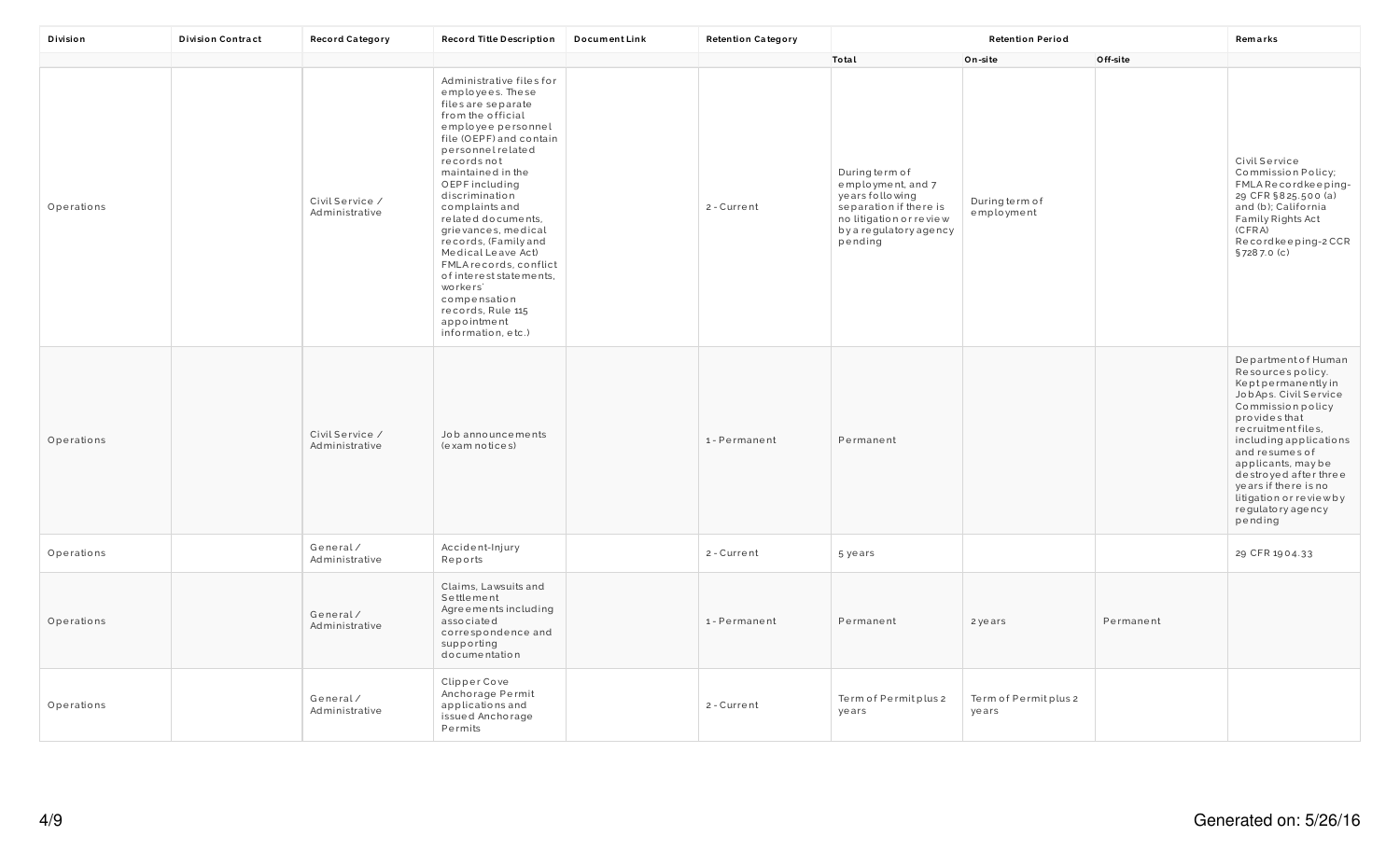| Division   | <b>Division Contract</b> | <b>Record Category</b>     | Record Title Description                                                                                                                                                                                                                                              | <b>DocumentLink</b> | <b>Retention Category</b>     |                                                        | <b>Retention Period</b>                                  |           | Remarks                                      |
|------------|--------------------------|----------------------------|-----------------------------------------------------------------------------------------------------------------------------------------------------------------------------------------------------------------------------------------------------------------------|---------------------|-------------------------------|--------------------------------------------------------|----------------------------------------------------------|-----------|----------------------------------------------|
|            |                          |                            |                                                                                                                                                                                                                                                                       |                     |                               | Total                                                  | On-site                                                  | Off-site  |                                              |
| Operations |                          | General/<br>Administrative | Clipper Cove Special<br>Use Area Anchorage<br>Permit logs, issued<br>Notices of Violations,<br>issued Clipper Cove<br>Citations and citation<br>paymentinformation.                                                                                                   |                     | 2 - Current                   | 5 years                                                | 3 years                                                  | 2 years   |                                              |
| Operations |                          | General/<br>Administrative | DepartmentHead<br>Calendars                                                                                                                                                                                                                                           |                     | 2 - Current                   | 2 years                                                | 2 years                                                  |           | Administrative Code<br>Section 8 and 67.29-5 |
| Operations |                          | General/<br>Administrative | Drafts of agreements<br>City representatives<br>are negotiating with<br>another party that have<br>been exchanged with<br>that party                                                                                                                                  |                     | 4 - No Retention<br>Required  | 2 years                                                |                                                          |           | Administrative. Code<br>\$67.24(a)           |
| Operations |                          | General/<br>Administrative | General Department<br><b>Policies</b> and<br>Procedures                                                                                                                                                                                                               |                     | 2 - Current                   | Permanentuntil<br>Superseded                           | Permanentuntil<br>Superseded                             | N/A       | Administrative Code<br>Sections 8 and 67.    |
| Operations |                          | General/<br>Administrative | Language Access<br>Complaints                                                                                                                                                                                                                                         |                     | 2 - Current                   | 5 years                                                |                                                          |           | Administrative Code<br>Section 91.9          |
| Operations |                          | General/<br>Administrative | Leases, licenses, Use<br>Permits and Easement<br>Agreements between<br>TIDA and another<br>party, including<br>applications for<br>Lease, License or Use<br>Permit, amendments<br>to such agreements,<br>associated<br>correspondence,<br>insurance<br>documentation, |                     | 2 - Current                   | Length of agreement<br>plus 2 year after<br>expiration | Length of agreement<br>plus 2 year 2 after<br>expiration |           |                                              |
| Operations |                          | General/<br>Administrative | Ledgers and<br>associated<br>documents to support<br>receiptofpayments<br>and deposit of<br>revenue.                                                                                                                                                                  |                     | 1 - Permanent, 3 -<br>Storage | Permanent                                              | 2 Fiscal Years                                           | Permanent |                                              |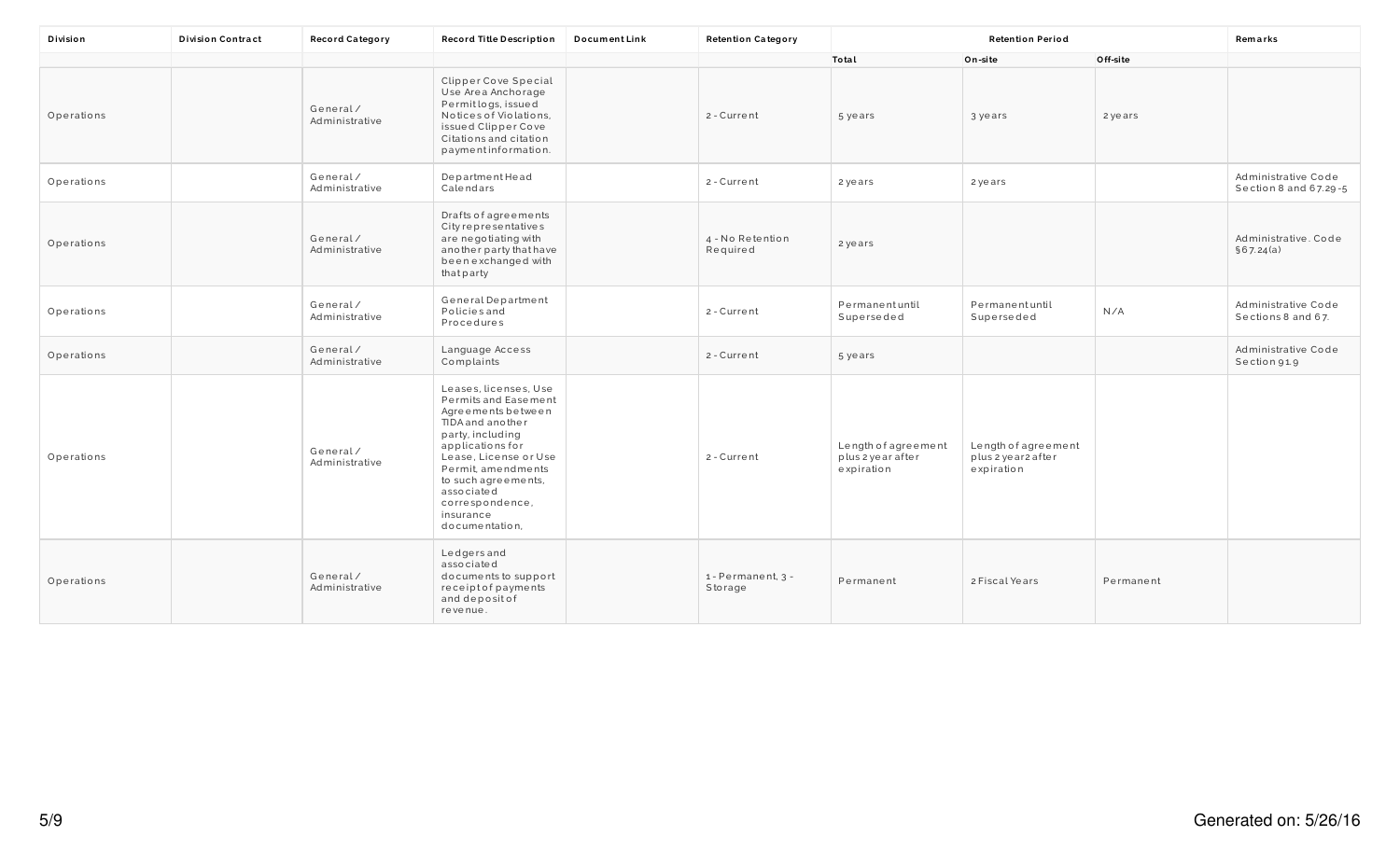| Division   | <b>Division Contract</b> | <b>Record Category</b>     | Record Title Description                                                                                                                                                      | <b>DocumentLink</b> | <b>Retention Category</b> |                                                                                                                                   | <b>Retention Period</b>                                                                |          | Remarks                                                                                                                                                                                                                                                                                                                                                                                                   |
|------------|--------------------------|----------------------------|-------------------------------------------------------------------------------------------------------------------------------------------------------------------------------|---------------------|---------------------------|-----------------------------------------------------------------------------------------------------------------------------------|----------------------------------------------------------------------------------------|----------|-----------------------------------------------------------------------------------------------------------------------------------------------------------------------------------------------------------------------------------------------------------------------------------------------------------------------------------------------------------------------------------------------------------|
|            |                          |                            |                                                                                                                                                                               |                     |                           | Total                                                                                                                             | On-site                                                                                | Off-site |                                                                                                                                                                                                                                                                                                                                                                                                           |
| Operations |                          | General/<br>Administrative | Payroll Files and Time<br>Sheets                                                                                                                                              |                     | 3 - Storage               | Separation + 7 years                                                                                                              | <b>Until Separation</b>                                                                | 7 years  | Administrative Code<br>Section 8.3.<br>Permission from<br>SFERS required prior<br>to destruction. The<br>Retirement Board<br>must approve the<br>destruction of all<br>records pertaining to<br>payroll checks, time<br>cards and related<br>documents (Admin<br>Code Section 8.3).<br>The Retirement Board<br>reviews and approved<br>each Department's<br>Record Retention and<br>Destruction Schedule. |
| Operations |                          | General/<br>Administrative | <b>Professional Service</b><br>Agreements between<br>TIDA and another<br>party, including<br>associated insurance<br>documentation and<br>correspondence                      |                     | 2 - Current               | Length of Agreement<br>plus 6 years after<br>expiration                                                                           | Length of Agreement<br>plus 6 years after<br>expiration                                |          |                                                                                                                                                                                                                                                                                                                                                                                                           |
| Operations |                          | General<br>Administrative  | Budget<br>Documents/Work<br>Papers                                                                                                                                            |                     | 2 - Current               | 2 years                                                                                                                           | 2 years                                                                                |          | Controller's Retention<br>Schedule; Admin<br>Code Section 8.3                                                                                                                                                                                                                                                                                                                                             |
| Operations |                          | General<br>Administrative  | Contract payment<br>records for successful<br>Requestfor Proposal<br>(RFP) and Request for<br>Qualifications (RFQs)<br>(Purchase Order) for<br>non construction<br>contracts. |                     | 2 - Current               | Contract life + 5 years<br>retention or the term<br>required by the<br>funding source.                                            | Contract life + 5 years<br>retention or the term<br>required by the<br>funding source. |          | Controller's Retention<br>Schedule; Admin<br>Code Section 8.3                                                                                                                                                                                                                                                                                                                                             |
| Operations |                          | General<br>Administrative  | Contract selection for<br>non construction<br>contracts: Request for<br>Proposals (RFPs),<br>Requestfor<br>Qualifications (RFQs),<br>proposals and other                      |                     | 2 - Current               | Contract life + 5 years<br>retention or the term<br>required by the<br>funding source (10<br>years for construction<br>projects). | Contractlife + 5 years<br>retention or the term<br>required by the<br>funding source.  |          | Controller's Retention<br>Schedule; Admin<br>Code Section 8.3                                                                                                                                                                                                                                                                                                                                             |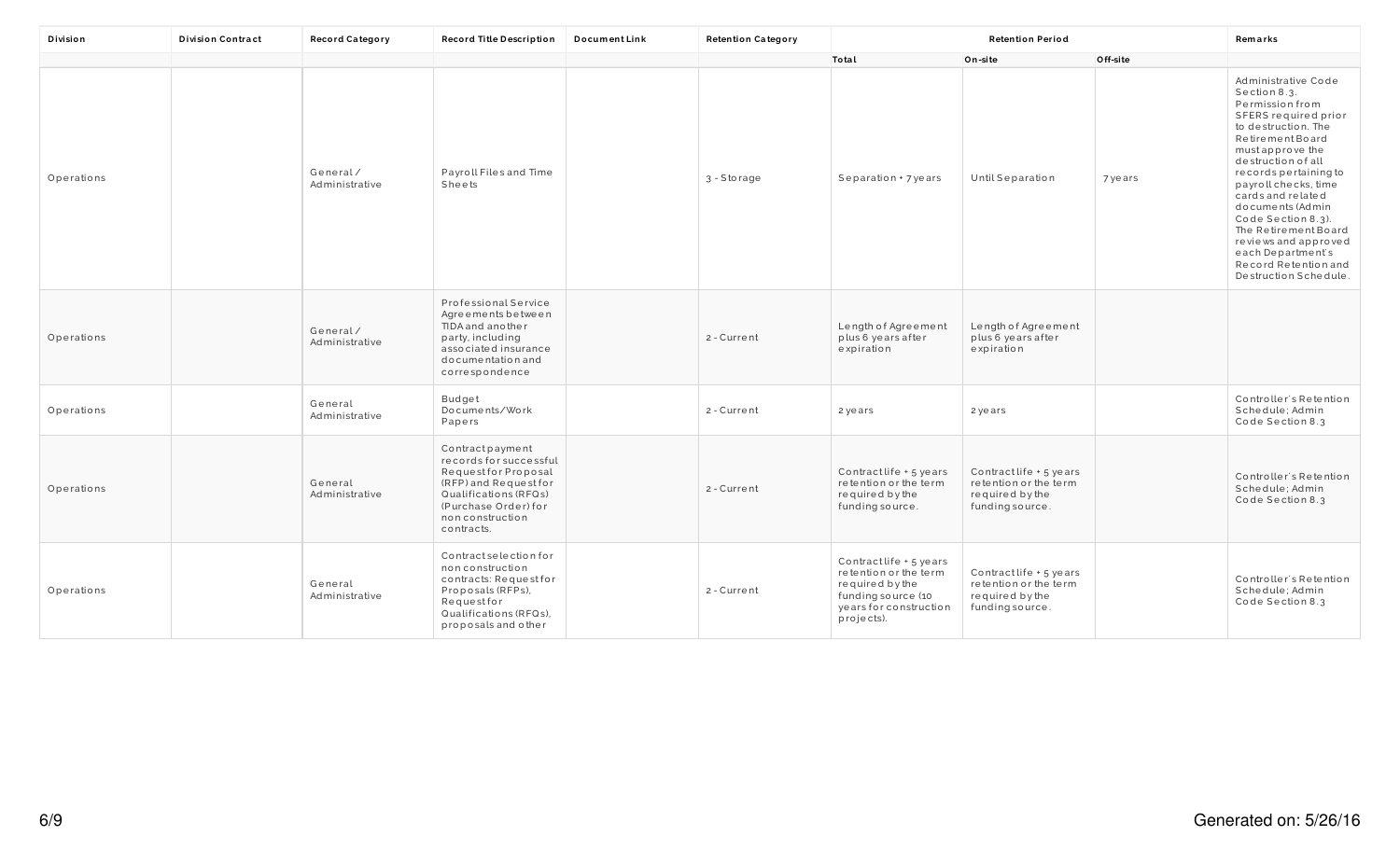| Division   | <b>Division Contract</b> | <b>Record Category</b>    | Record Title Description                                                               | <b>DocumentLink</b> | <b>Retention Category</b> | <b>Retention Period</b>                                                            |                                                                                    |          | Remarks                                                                                                                                                                                                                                                                                                                                                                                                                                                                                                                                                                                                                                                                                                                                                                                                                                                                                                                        |
|------------|--------------------------|---------------------------|----------------------------------------------------------------------------------------|---------------------|---------------------------|------------------------------------------------------------------------------------|------------------------------------------------------------------------------------|----------|--------------------------------------------------------------------------------------------------------------------------------------------------------------------------------------------------------------------------------------------------------------------------------------------------------------------------------------------------------------------------------------------------------------------------------------------------------------------------------------------------------------------------------------------------------------------------------------------------------------------------------------------------------------------------------------------------------------------------------------------------------------------------------------------------------------------------------------------------------------------------------------------------------------------------------|
|            |                          |                           |                                                                                        |                     |                           | Total                                                                              | On-site                                                                            | Off-site |                                                                                                                                                                                                                                                                                                                                                                                                                                                                                                                                                                                                                                                                                                                                                                                                                                                                                                                                |
| Operations |                          | General<br>Administrative | GrantPayment<br>Records for Grantee<br>or Grantor                                      |                     | 2 - Current               | Grantlife + 5 years<br>retention or the term<br>required by the<br>funding source. | Grantlife + 5 years<br>retention or the term<br>required by the<br>funding source. |          | Pertaining to both<br>payments received by<br>the City from funders<br>and payments made<br>by the City to grantees.<br>Actual signed legal<br>grant agreement,<br>amendments and<br>modifications,<br>required attachments<br>and financial and<br>paymentinformation,<br>such as grant billing<br>statements,<br>drawdowns, and grant<br>deliverables. Other<br>paymentinformation<br>mayconsistof<br>invoices, packing<br>slips, purchase<br>orders, and contract<br>deliverables.<br>Documents not<br>available in electronic<br>format: evidence of<br>insurance, etc.<br>Generally retain<br>financial and<br>programmatic<br>records, supporting<br>documents, statistical<br>records, and all other<br>records that are<br>required by the terms<br>of a grant, or may<br>reasonablybe<br>considered pertinent<br>to a grant, for a period<br>of 5 years from the<br>date the final<br>economic reportis<br>submitted. |
| Operations |                          | General<br>Administrative | Grantapplications<br>both from the City to<br>funders and to the City<br>from grantees |                     | 2 - Current               | Grantlife + 5 years<br>retention or the term<br>required by the<br>funding source. | Grantlife + 5 years<br>retention or the term<br>required by the<br>funding source. |          | Actual signed legal<br>contract, amendments<br>and modifications,<br>required attachments<br>and financial and<br>paymentinformation.<br>Otherpayment<br>information may<br>consist of invoices,<br>packing slips,<br>purchase orders, and<br>contract deliverables.<br>Documents not<br>available in electronic<br>format: evidence of<br>insurance, etc.                                                                                                                                                                                                                                                                                                                                                                                                                                                                                                                                                                     |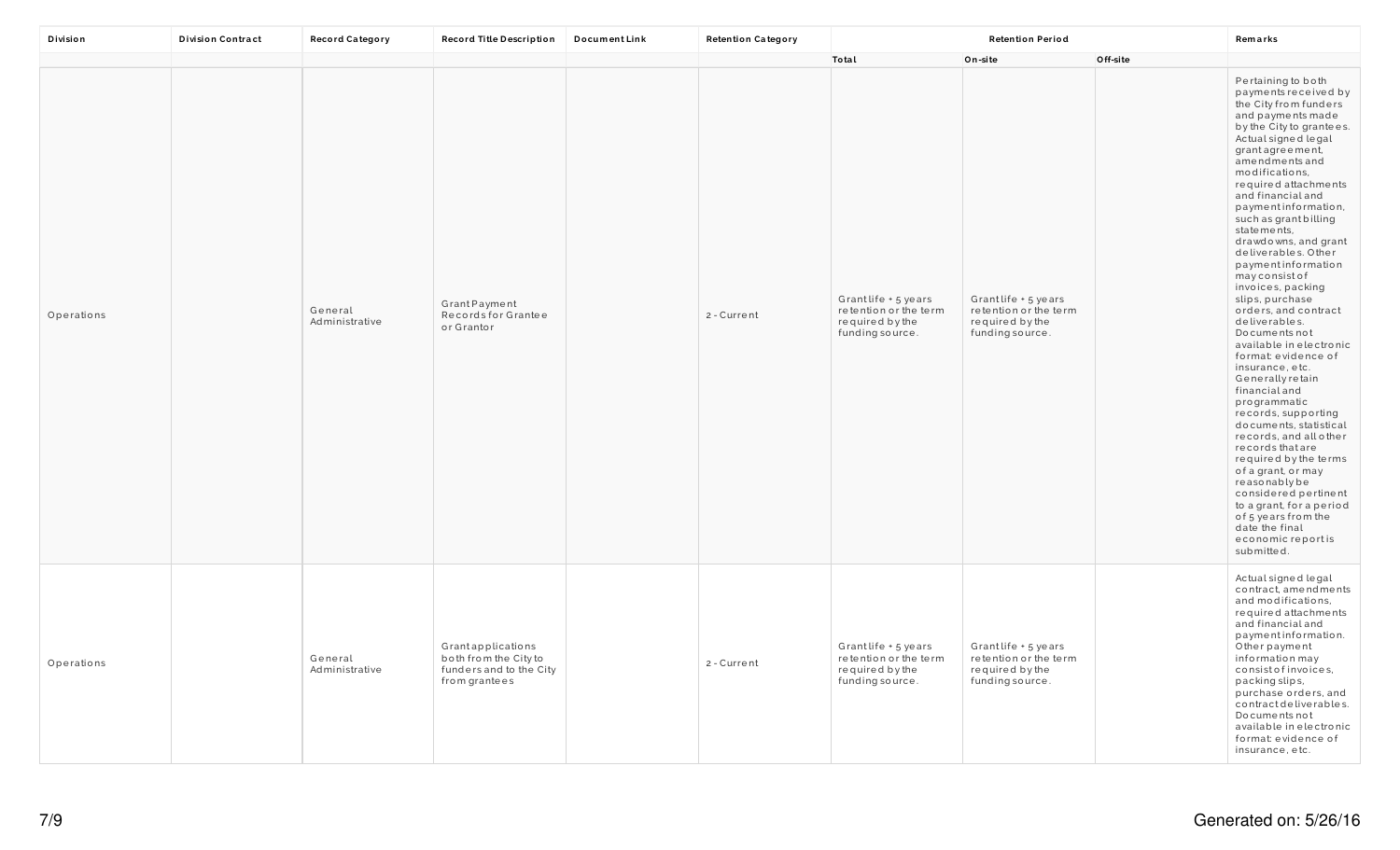| Division                                                 | <b>Division Contract</b> | <b>Record Category</b>     | Record Title Description                                                                                             | <b>DocumentLink</b> | <b>Retention Category</b> |                                                                                            | <b>Retention Period</b> |           | Remarks                                                                                                                                                                                                               |
|----------------------------------------------------------|--------------------------|----------------------------|----------------------------------------------------------------------------------------------------------------------|---------------------|---------------------------|--------------------------------------------------------------------------------------------|-------------------------|-----------|-----------------------------------------------------------------------------------------------------------------------------------------------------------------------------------------------------------------------|
|                                                          |                          |                            |                                                                                                                      |                     |                           | Total                                                                                      | On-site                 | Off-site  |                                                                                                                                                                                                                       |
| Operations                                               |                          | General<br>Administrative  | Invoices and<br>Associated<br>Documents to Support<br>Payment, purchase<br>order, employee<br>reimbursement.         |                     | 2 - Current               | 5 years - Or the length<br>stipulated by the<br>funding source if<br>greater than 5 years. | 2 years                 | 3 years   | Controller's Retention<br>Schedule; Admin<br>Code Section 8.3                                                                                                                                                         |
| TIDA Board of<br>Directors                               |                          | General/<br>Administrative | Conflict of Interest-<br>Form 700                                                                                    |                     | 2 - Current               | 7 years                                                                                    | 5 years                 | 2 years   | California<br>GovernmentCode<br>Sections $81009(d)(e)$ ,<br>§81010, §87200; 2 Cal.<br>Code of Regs. §18115,<br>§18730; SF Campaign<br>& Gov Conduct Code<br>Article III Sec 1; CSC<br>Personnel Records<br>Guidelines |
| TIDA Board of<br>Directors                               |                          | General/<br>Administrative | TIDA Board of<br>Directors Agendas,<br>minutes, meeting<br>materials,<br>correspondence, and<br>approved resolutions |                     | 1-Permanent               | Permanent                                                                                  | Permanent               |           |                                                                                                                                                                                                                       |
| TIDA Board of<br>Directors                               |                          | General/<br>Administrative | TIDA Board of<br>Directors member<br>applications,<br>Appointmentand<br>Resignation<br>Processing paperwork          |                     | 1-Permanent               | Permanent                                                                                  | Permanent               |           |                                                                                                                                                                                                                       |
| TIDA Board of<br>Directors                               |                          | General/<br>Administrative | TIDA Bylaws                                                                                                          |                     | 1-Permanent               | Permanent                                                                                  | Until superceded        | Permanent |                                                                                                                                                                                                                       |
| TIDA Board of<br>Directors and Citizen<br>Advisory Board |                          | General/<br>Administrative | Audio/Video<br>recording of meetings<br>ofpolicybodies                                                               |                     | 1-Permanent               | Permanent                                                                                  |                         |           | Administrative Code<br>Section 67.14(b), 67.8-<br>1(a)                                                                                                                                                                |